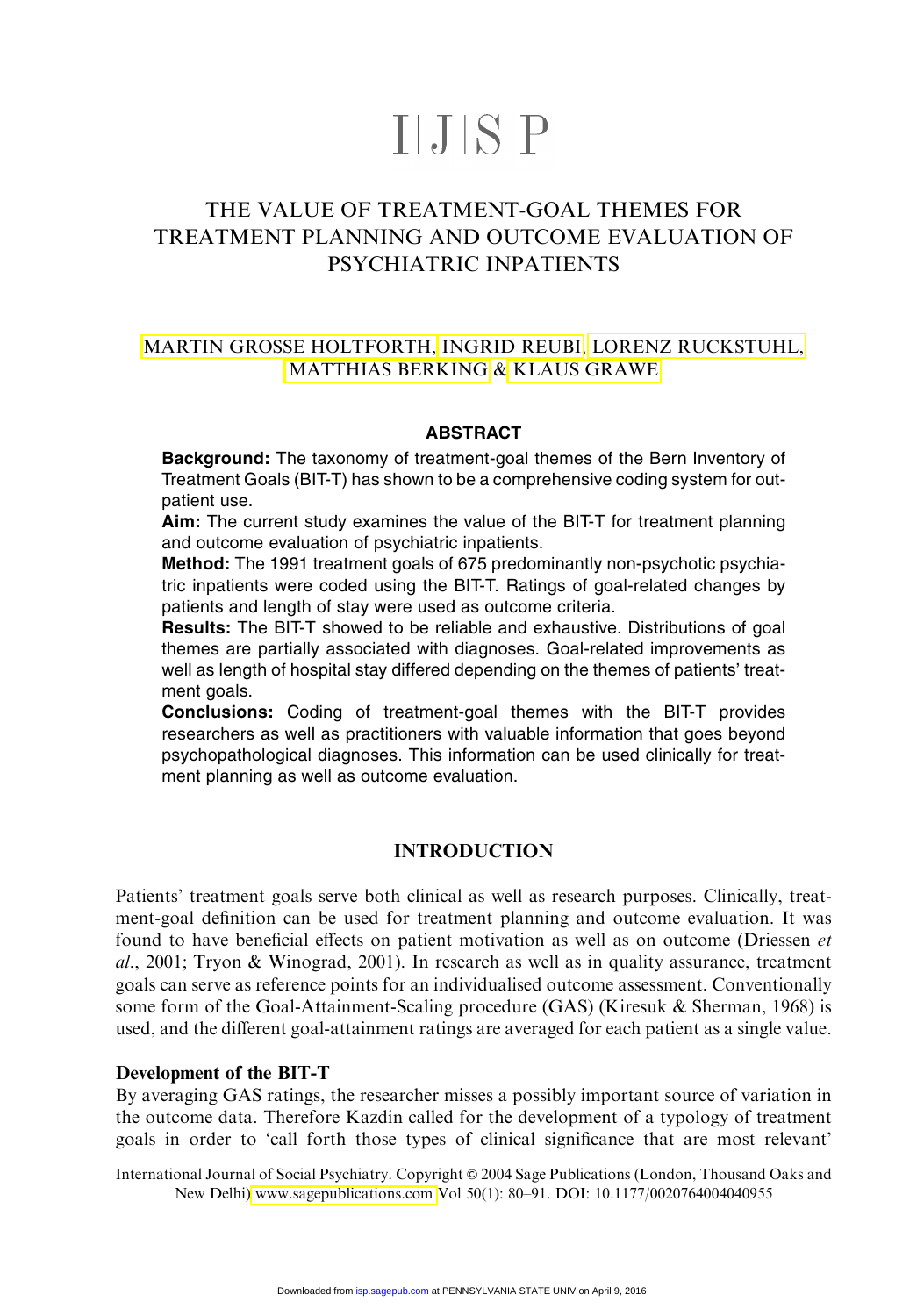#### Table 1

#### The taxonomy of treatment goal themes of the Bern Inventory of Treatment Goals (BIT-T, v. 3.3)

Coping with specific problems and symptoms  $(P)$ 

- . Depressive symptoms
- . Suicidality and self-injury
- . Fears or anxiety
- . Obsessive thoughts and compulsive behaviours
- . Coping with trauma
- . Substance use and addiction
- . Eating behaviours
- . Sleep
- . Sexuality
- Coping with somatic problems
- . Difficulties in specific life domains/stress
- . Medication

#### Interpersonal goals (I)

- . Current relationship
- . Current family
- . Other specific relationships
- . Loneliness and grief
- . Assertiveness and boundary issues
- . Connectedness and intimacy

#### Well-being and functioning  $(W)$

- . Exercise and activity
- . Relaxation and composure
- . Well-being

#### Existential issues  $(O)$

- . Past, present, and future
- Meaning of life

#### Personal growth (S)

- . Attitude towards self
- . Desires and wishes
- . Responsibility and self-control
- . Emotion regulation

(1999, p. 337). The taxonomy of treatment goal themes of the Bern Inventory of Treatment Goals (BIT-T) was empirically developed and successfully tested with the treatment goals of psychotherapy outpatients. In this setting, the BIT-T proved to have a good exhaustivity and inter-rater reliability, identified differences in the treatment goals of anxiety and depression patients and showed meaningful relations to standardised intake measures (Grosse Holtforth & Grawe, 2002). Table 1 shows the categories BIT-T (v. 3.3) on the first two of three levels of abstraction.

For inpatient psychiatry, Driessen and colleagues (2001) diagnosed a lack of studies in psychiatry about methods as well as instruments for the assessment of patients' treatment goals. With the BIT-T now, the assessment of patients' treatment goals is possible also in these patients.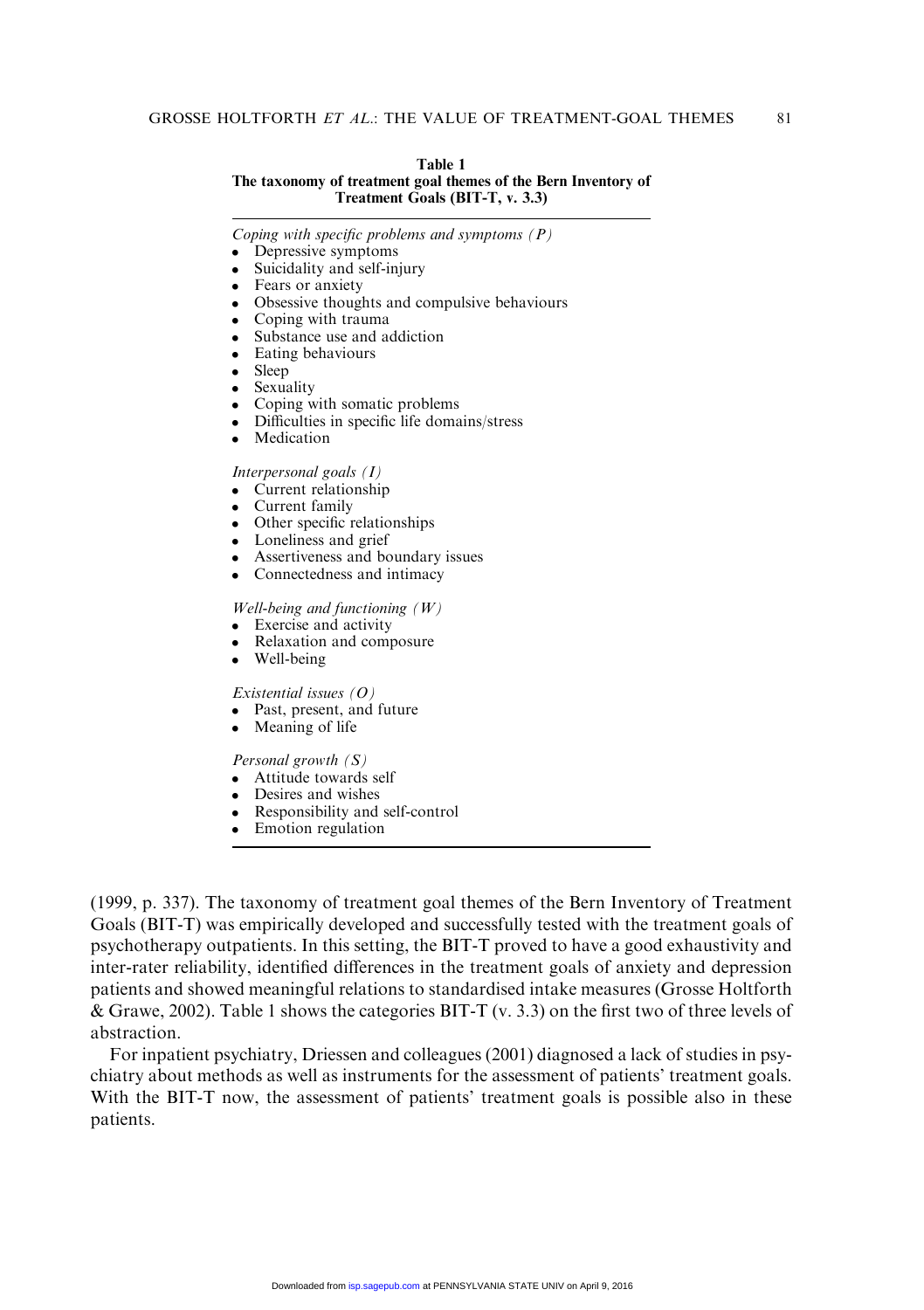#### Studies on treatment-goal themes

Several authors have studied the themes of inpatients' treatment goals (Dimsdale et al., 1979; Göllner, 1983; Ruff & Werner, 1987; Riehl-Emde & Vogler, 1990; Harris et al., 1993; Finke et al., 1995; Heuft et al., 1998; Sack et al., 1999; Berking et al., 2001; Driessen et al., 2001). Based on these studies, two distinctions seem necessary. First, treatment goals formulated by patients themselves can differ considerably from those defined by their therapists (Dimsdale *et al.*, 1979). Second, different methods of goal definition can be used, including the use of goal checklists/questionnaires (Dimsdale *et al.*, 1979; Finke *et al.*, 1995; Driessen et al., 2001), free formulation of treatment goals (Ruff & Werner, 1987; Riehl-Emde & Vogler, 1990; Heuft et al., 1998; Sack et al., 1999; Berking et al., 2001) or a combination of these (Grosse Holtforth, 2001). Therefore when different studies are being compared, different data sources and methods should be taken into account. In addition, some studies use taxonomies of treatment-goal themes of a rather limited range (Ruff & Werner, 1987; Riehl-Emde & Vogler, 1990; Sack et al., 1999), others are empirically constructed and more elaborated (Heuft et al., 1998; Berking et al., 2001).

Most relevant for this study are the results by Berking and colleagues (2001) who used the BIT-T (v. 3.0) to categorise the single most important treatment goals of 1695 inpatients in psychosomatic rehabilitation with the diagnoses of predominantly depressive, anxiety or somatoform disorders. While patients receiving treatment for somatoform pain disorders concentrated heavily on pain reduction, and anxiety patients also strongly on anxiety reduction, the treatment goals of depressive patients were much more thematically diverse, supporting the outpatient results by Grosse Holtforth and Grawe (2002). Additionally, treatment goals concerning well-being/functioning had the best goal-attainment ratings, while treatment goals concerning symptom relief turned out the worst.

### Aim

To our knowledge, there have been no studies conducted on the themes of the treatment goals of *psychiatric inpatients* being formulated by patients themselves or in conjunction with their therapists. The current study examines the value of the BIT-T for treatment planning and outcome evaluation in this patient population. Quality criteria are: (1) a good inter-rater reliability as well as an infrequent use of thematic residual categories (applicability); (2) provision of additional information beyond diagnoses; and (3) prediction of outcome.

# MATERIAL AND METHODS

#### **Subjects**

Treatment goals of 675 patients of a private psychiatric hospital in Switzerland being consecutively admitted in 25 months between 1997 and 1999 were analysed. The patients had a mean age of 48.3 years (SD = 14.4, 17–88), 65.0% were female, and 50.5% were married. The highest level of education was high school for 55.4%, 1.2% had a university degree and 11.3% had no completed education; 39.6% were employed, 10.2% self-employed, 7.0% unemployed, 2.7% on welfare, 9.2% were retired, 22.8% worked in the household, 8.6% were in training or had another employment status. Mean length of stay was 50.5 days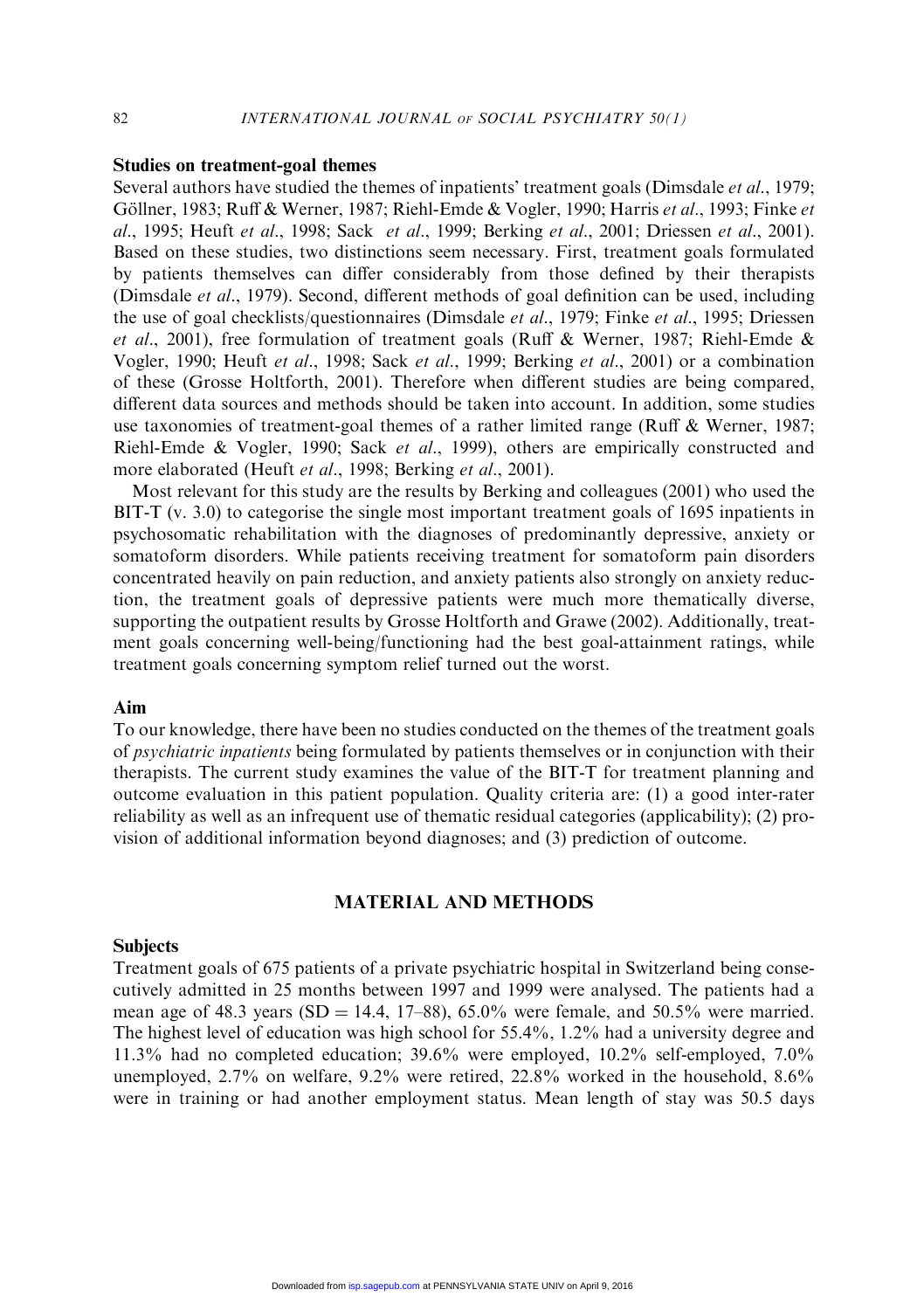| Patient group | <b>ICD-code</b>          | <b>Patients</b><br>N | $\%$ | Goals<br>N | $\%$ |
|---------------|--------------------------|----------------------|------|------------|------|
| Alcohol       | F 10                     | 74                   | 11.0 | 171        | 10.0 |
| Psychotic     | F 20; F 21; F 22; F 23   | 43                   | 6.4  | 101        | 5.9  |
| Depressive    | $F$ 32; $F$ 33           | 348                  | 51.6 | 919        | 53.7 |
| Anxiety       | $F$ 40; F 41             | 38                   | 5.6  | 96         | 5.6  |
| Adjustment    | $F$ 43; (excl. $F$ 43.1) | 76                   | 11.3 | 197        | 11.5 |
| Bipolar       | F 31                     | 27                   | 4.0  | 61         | 3.6  |
| Others        |                          | 69                   | 10.2 | 166        | 9.7  |
| Total         |                          | 675                  | 100  | 1711       | 100  |

Table 2 Grouping of patients according to principal diagnoses (ICD-10)

 $(SD = 31.9, 1-187)$ . Patients were grouped in six diagnostic categories according to their principal diagnoses (ICD-10; Dilling et al., 1991) (Table 2).

#### Material

After being admitted, patients were asked to list on a worksheet up to three areas of change as their individual treatment goals. Afterwards, these were discussed with the principal therapist and eventually modified. As an additional restriction, therapists urged substance use/ addiction patients to include at least one corresponding treatment goal into their goal list. One thousand nine hundred and ninety-one treatment goals on 786 worksheets entered the analysis. The figure is higher than the patient number since some patients were admitted more than once. The chief of staff of a ward (MD) did the ICD-10-categorization together with the primary therapist, who could be a psychiatrist or a psychologist. At the end of the hospital stay, the patients rated the individual changes concerning the problems being defined on the treatment goal worksheet on six-point Likert scales between 'very much worse' and 'very much better'.

#### Procedure

Data were taken from archived patient files and personal information was recoded by hospital staff to disguise patients' identities. The two raters were Masters students who had participated in the whole process of taxonomy revision after the construction of BIT-T 1.0 (Grosse Holtforth & Grawe, 2002). Therefore, they were considered well trained. First, the raters independently assigned each treatment goal to a single category. Then, inter-rater reliabilities were computed, disagreements were identified, discussed with the principal author and a consensus rating was performed.

#### **RESULTS**

On average, patients defined 2.53 ( $SD = .65$ ) treatment goals. The two raters reached an inter-rater reliability of Cohen's  $\kappa = .73$  at the goal type level (82% agreement),  $\kappa = .73$ for goal categories (73%) and  $\kappa = .62$  for subcategories (63%). Due to small numbers in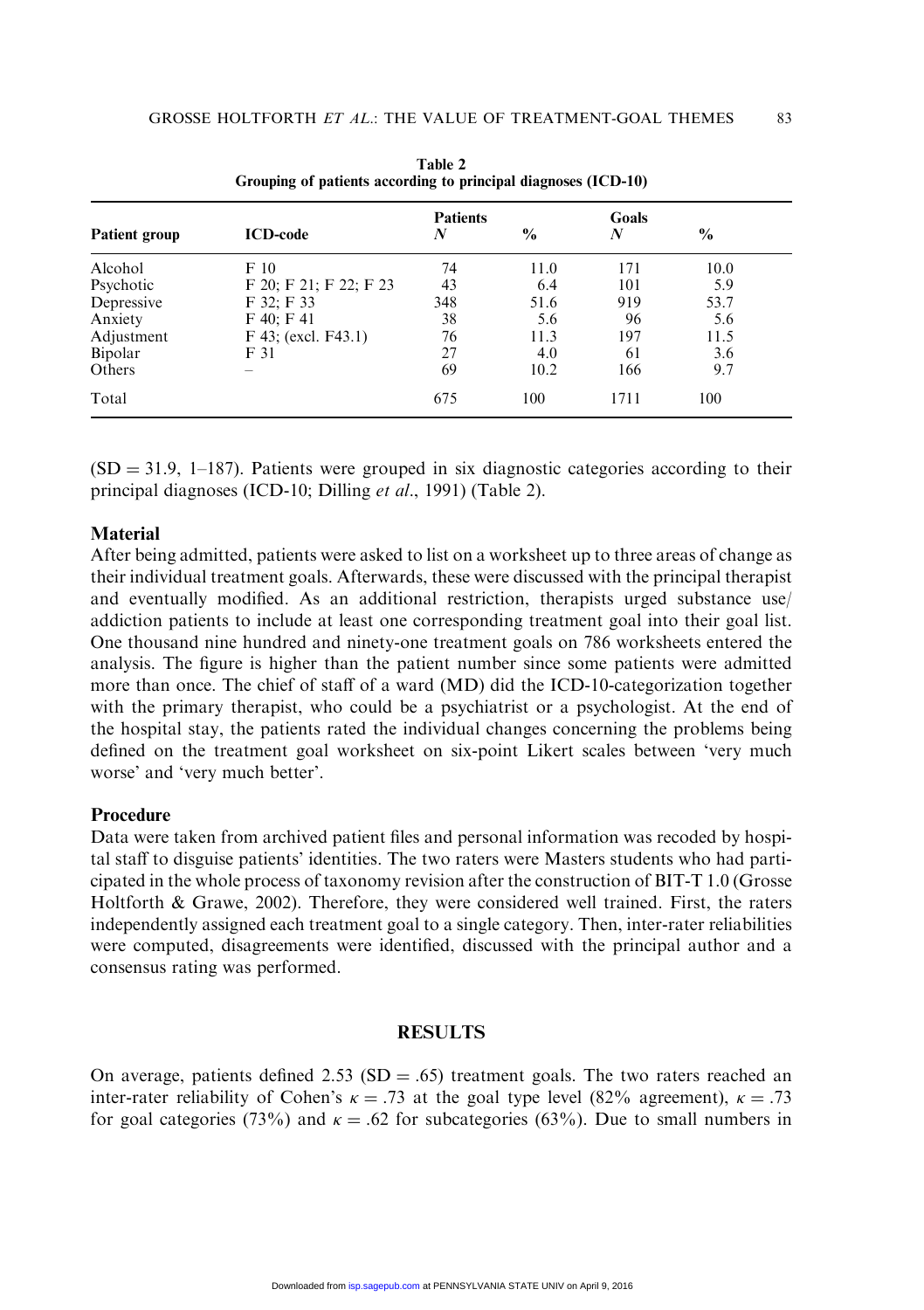

Figure 1. Percentage of psychiatric inpatients with treatment goals in specific goal categories and goal types of the BIT-T (v 3.3)

the subcategories, only treatment-goal types and categories will be examined in the following analyses. Figure 1 shows the percentage of psychiatric inpatients with specific treatment-goal categories and treatment-goal types of the BIT-T (v. 3.3).

The majority of patients defined treatment goals concerning symptom relief (P; 77.3%), being followed by interpersonal goals (I; 36%), goals concerning personal growth (G;  $26.1\%$ ), goals concerning wellness (W; 18.8%) and goals concerning existential issues (E; 6.2%). Of all treatment goals ( $N = 1991$ ), 15.2% were categorised in the residual goal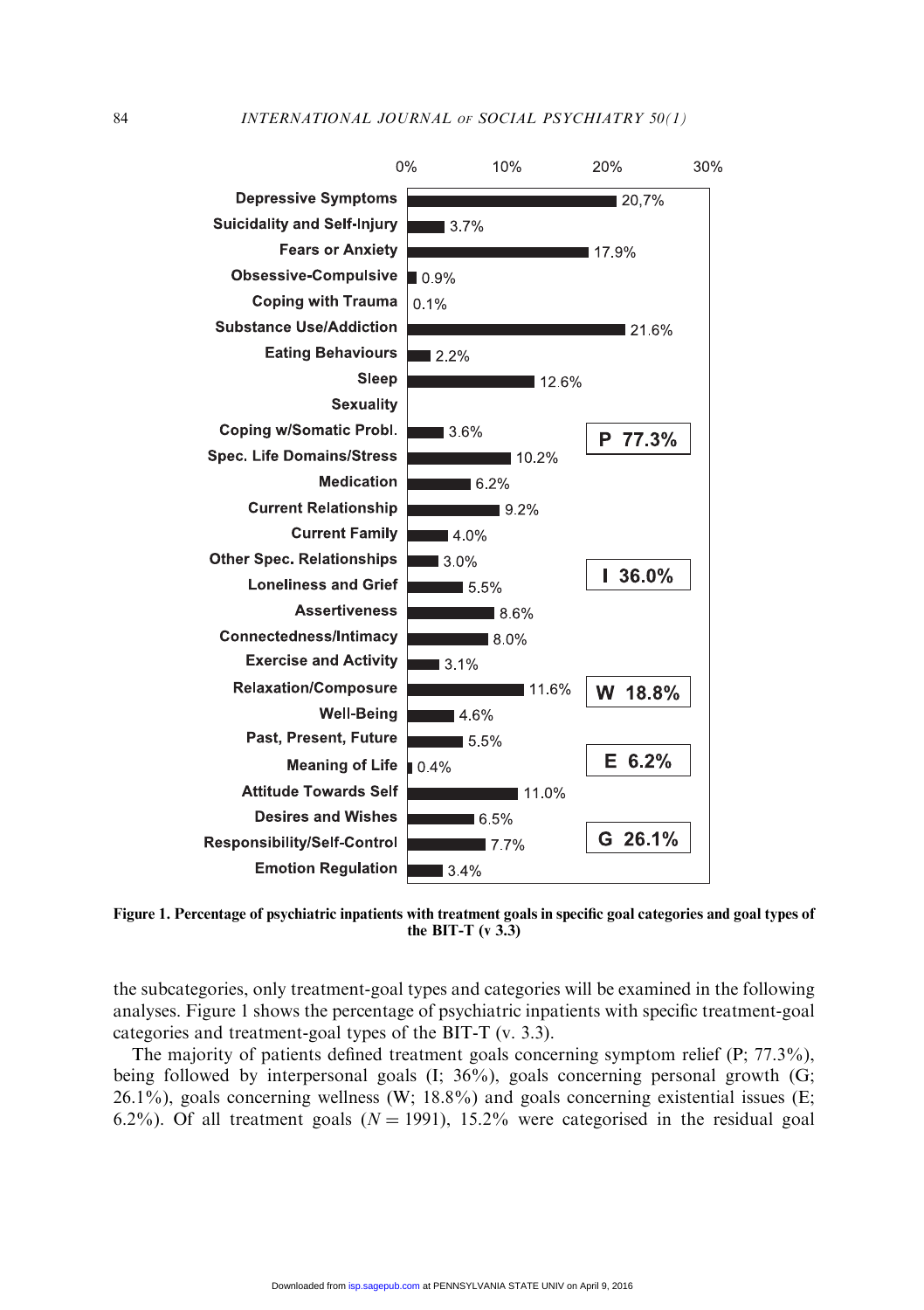type; 8.6% belonged to the residual category of non-categorisable goals, 0.9% to the residual category of regeneration, 2.6% psychosocial rehabilitation, 2.1% were somatic goals and 1.1% was not considered to be treatment goals. Additional themes in the residual categories occurred rarely: P  $2.3\%$ , I  $0.1\%$ , W  $0.1\%$ , E  $0\%$  and G  $0.1\%$ . Many of the additional goals in the P goal type concerned changes of psychotic experiences. The distribution of patients defining goals in the other thematic categories can be seen in Figure 1. A large proportion of patients defined symptom relief as the most important goal type (58.4%), followed by interpersonal goals (10.2%), wellness and personal growth (9.3% each) and existential issues (1.5%); 11.3% of most important goals belonged to the residual category.

To examine the association between treatment-goal themes and diagnoses, for each treatment-goal type and category, separate tables of frequencies were constructed containing the number of patients in the diagnostic groups having a treatment goal in the goal type/category or not. Chi<sup>2</sup>-statistics (d.f. = 5) were computed to test the strength of the association. Because the distribution of treatment-goal themes is biased for the alcohol group in favour of P-goals concerning alcohol, the analyses were performed for the sample with or without the alcohol patients. Taking a significance level of  $p < .05$  as a criterion, results differed in strength, but not statistical significance. Thus only the results for all diagnostic groups are reported. Table 3 (p. 86) shows the distribution of patients within the six diagnostic groups defining a treatment goal within the statistically differing goals types and categories of the BIT-T.

Treatment outcome was assessed by improvement ratings by patients and by the number of days spent in the hospital. One thousand five hundred and seventy-four change ratings were available. The distribution of change ratings was: 18.2% 'very much better', 23.7% 'much better', 40.6% 'better', 11.6% 'unchanged', 0.8% 'worse', 0.3% 'much worse', 0.3% 'very much worse', 4.6% 'cannot say'. One-way analyses of variance tested the differences in mean improvement ratings for the different goal types and categories. Treatment goals being coded in the residual categories were excluded from the analysis, leaving 1288 treatment goals on the goal-type level, and 1207 goals at the category level, for which also an improvement rating was available.

Mean improvement ratings differed significantly among goal types ( $F = 5.00$ , d.f.  $= 4$ ,  $p < .001$ ), and goal categories ( $F = 4.43$ , d.f.  $= 24$ ,  $p < .001$ ). Figure 2 (p. 87) shows the mean improvement ratings of goal types. In post-hoc Scheffe´ tests, interpersonal goals were significantly less improved than goals concerning symptoms ( $p < .002$ ), or wellness  $(p < .025)$ . Other differences were not statistically significant. Goal categories that were associated with the highest improvement ratings were substance use/addiction and eating behaviours. The categories of obsessive-compulsive disorder (OCD) symptoms and current relationship showed the lowest improvement ratings. For reasons of space, post-hoc tests of differences among goal categories are not reported here and in the following analysis.

One-way analyses of variance tested the differences in length of stay for the different goal types and categories. Treatment goals being coded in the residual categories were excluded from the analysis. To avoid effects of outliers, the sample was limited to patients staying in the hospital between one and 100 days, leaving 1108 treatment goals of 551 patients. Treatment-goal types (d.f.  $= 4$ ,  $F = 4.14$ ,  $p < .002$ ) as well as categories (d.f.  $= 24$ ,  $F = 3.04$ ,  $p < .001$ ) differed significantly in the associated durations of stay. Figure 3 (p. 87) shows the mean durations of stay of patients with specific goal types. In post-hoc Scheffe´ tests, the goal type concerning personal growth differed significantly from the symptom-related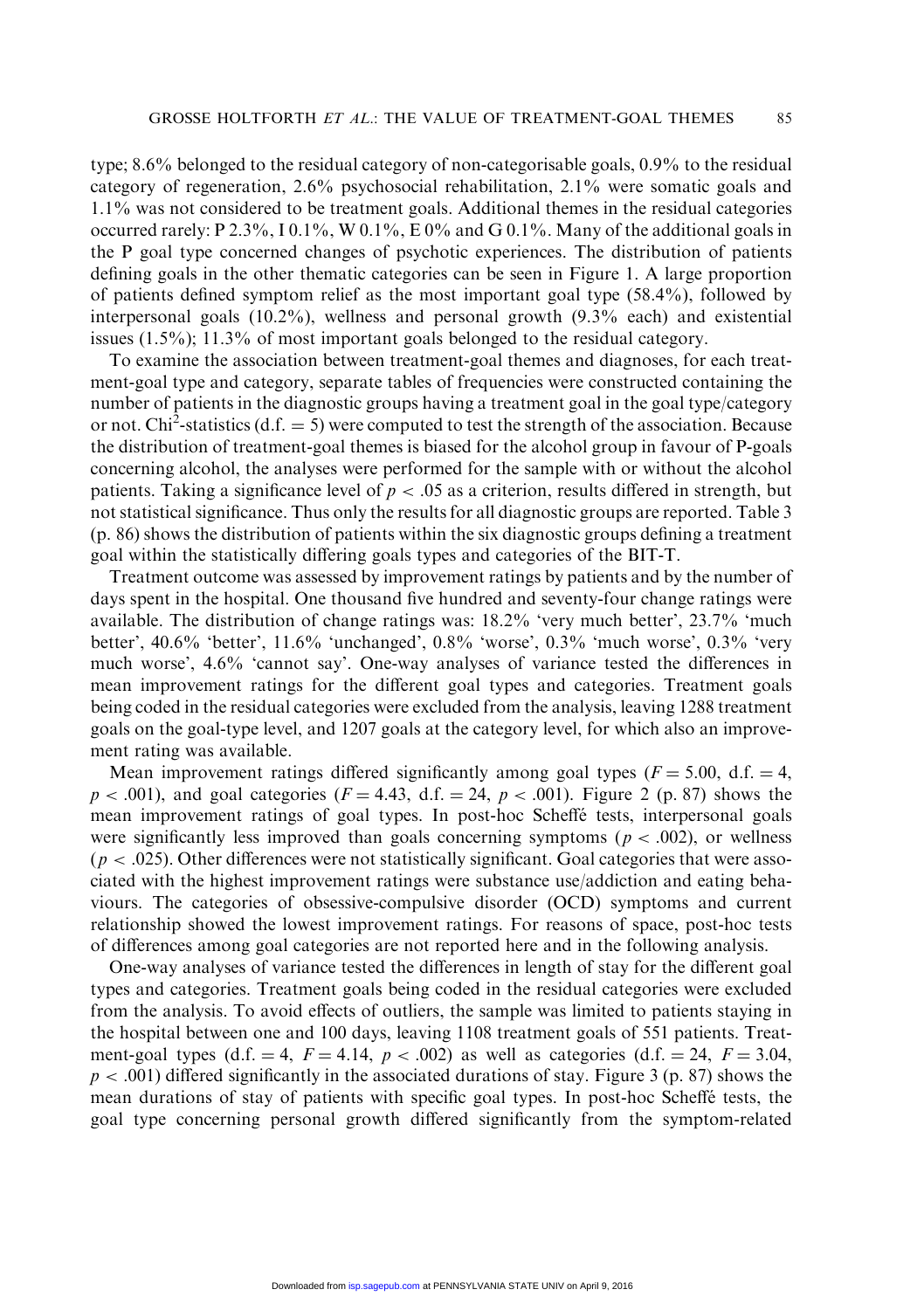| <b>Treatment-goal themes</b>     | $\boldsymbol{N}$ | Chi <sup>2</sup> | Patient group |                  |                   |         |                           |      |
|----------------------------------|------------------|------------------|---------------|------------------|-------------------|---------|---------------------------|------|
|                                  |                  |                  | Alcohol       | <b>Psychotic</b> | <b>Depressive</b> | Anxiety | <b>Adjustment Bipolar</b> |      |
| <b>Goal types</b>                |                  |                  |               |                  |                   |         |                           |      |
| Coping w/spec. problems/symptoms | 467              | $22.0***$        | 91.9          | 67.4             | 77.9              | 81.6    | 61.8                      | 77.8 |
| Interpersonal goals              | 227              | $33.2***$        | 32.4          | 18.6             | 39.4              | 26.3    | 59.2                      | 11.1 |
| Residual goal type               | 197              | $14.0*$          | 23.0          | 55.8             | 31.9              | 28.9    | 32.9                      | 33.3 |
| <b>Goal categories</b>           |                  |                  |               |                  |                   |         |                           |      |
| Depressive symptoms              | 140              | $30.6***$        | 4.1           | 7.0              | 27.6              | 15.8    | 19.7                      | 37.0 |
| Fears or anxiety                 | 121              | $65.2***$        | 8.1           | 20.9             | 16.4              | 65.8    | 17.1                      | 7.4  |
| Substance abuse/addiction        | 146              | $237.3***$       | 86.5          | 0.0              | 13.5              | 2.6     | 10.5                      | 7.4  |
| <b>Medications</b>               | 42               | $13.4*$          | 2.7           | 9.3              | 4.3               | 5.3     | 9.2                       | 18.5 |
| Other problems/symptoms          | 36               | $23.4***$        | 0.0           | 18.6             | 4.9               | 5.3     | 1.3                       | 7.4  |
| Current relationship             | 62               | $19.0**$         | 2.7           | 7.0              | 10.9              | 0.0     | 19.7                      | 3.7  |

| Table 3                                                                                                       |
|---------------------------------------------------------------------------------------------------------------|
| Percentage of patients in the diagnostic groups defining a treatment goal in specific categories of the BIT-T |

*Note*. Only treatment-goal types/categories are displayed that show significant differences in frequencies

\*  $p < .05$ , \*\*  $p < .01$ , \*\*\*  $p < .001$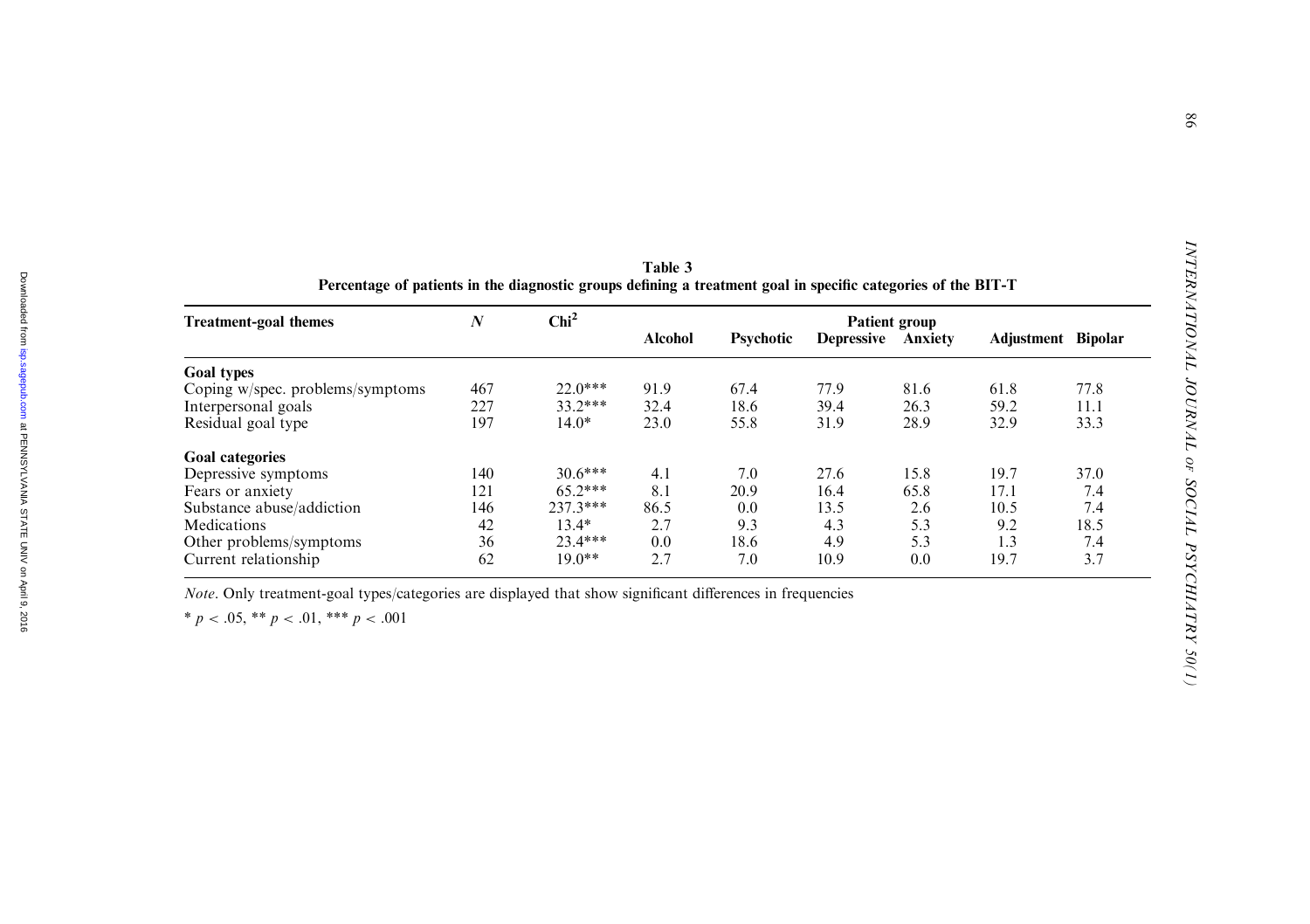

Figure 2. Mean improvement ratings by patients for goal-related problems in the goal types according to BIT-T

 $(p < .007)$  as well as the wellness  $(p < .027)$  goal types. Goal categories that were associated with the longest duration of stay were OCD symptoms and assertiveness; those with the shortest durations of stay were substance abuse/addiction and other (interpersonal) relationships.

To test whether goal-related improvements are associated with a longer length of stay, analyses of covariance were performed using goal types or goal categories as independent variable, improvement ratings as the dependent variable, and length of stay as a covariate. Length of stay did not correlate significantly with change ratings and clearly missed statistical significance as a covariate for goal types (d.f.  $= 1, F = .92, p > .338$ ) as well as categories  $(d.f. = 1, F = 1.23, p < .268).$ 



Figure 3. Mean length of stay of patients defining different goal types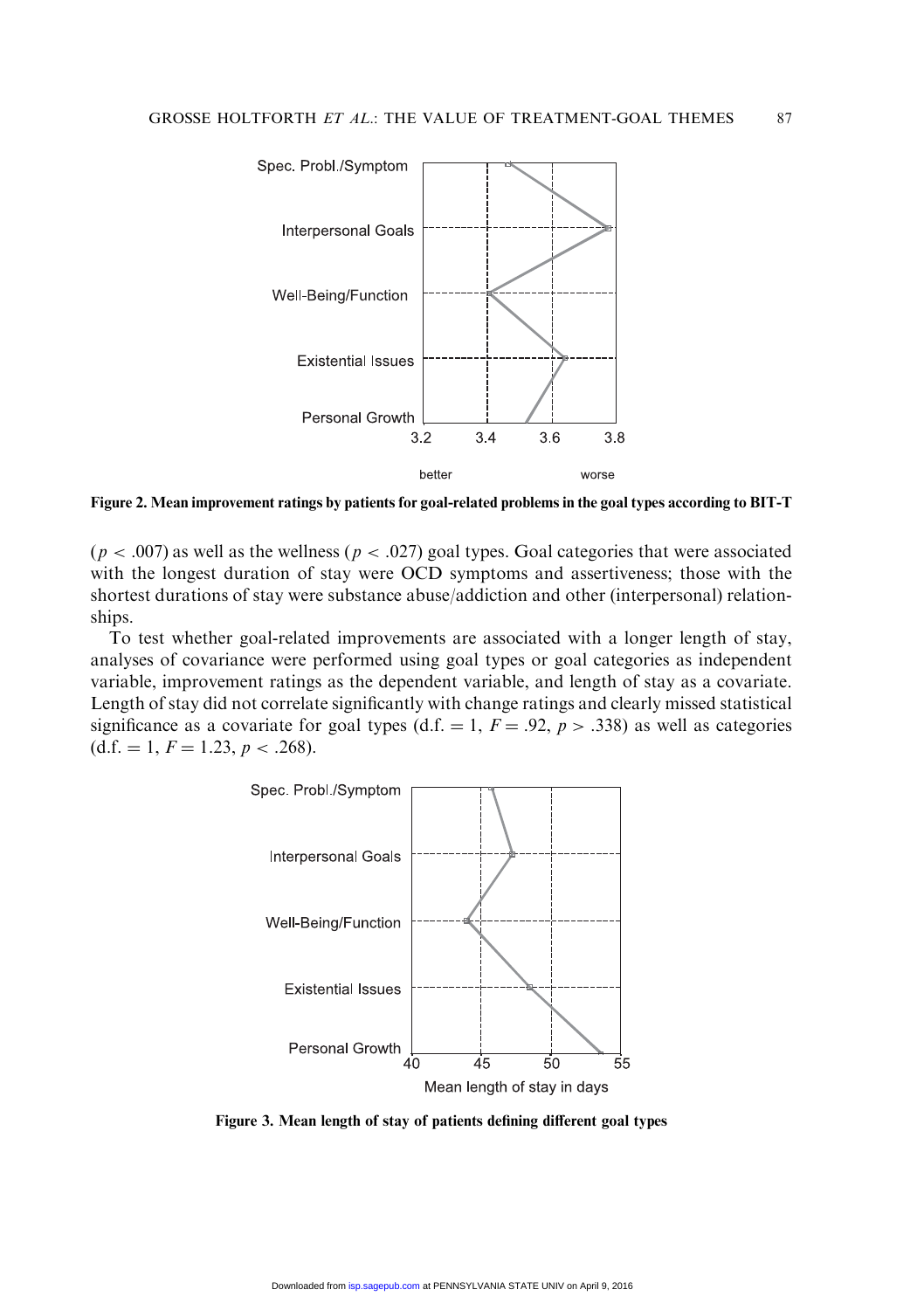#### **DISCUSSION**

Our results show that the BIT-T can be profitably used for categorising treatment goals in an inpatient psychiatric setting: raters are able to categorise treatment goal themes with satisfying inter-rater reliability, and thematic residual categories are used rather infrequently. The definition of certain treatment goal themes is only partially determined by patients' diagnoses. Treatment-goal themes are associated with goal-related change ratings, and to the length of hospital stay.

### Applicability and distribution of goals

Our results support the exhaustivity and applicability of the BIT-T in inpatient settings. The most frequent additional themes in the current inpatient psychiatric sample concerned changes of psychotic experiences. For research in this setting, an additional category of psychotic experiences should be included in the BIT-T. Psychiatric inpatients in our sample more strongly focus on symptom relief and improvement of well-being and less on interpersonal goals and goals concerning personal growth than outpatients do (Grosse Holtforth  $\&$ Grawe, 2002). Berking and colleagues (2001) reported similar findings for psychosomatic inpatients. Thus, a stronger focus on symptom relief seems to be a characteristic of inpatients' treatment goals. It is up to future studies to clarify the generalisability of these results for other inpatient settings.

#### Treatment goal themes and diagnoses

Our findings confirm and extend outpatient findings concerning only partial determination of treatment goal themes by diagnoses. In this psychiatric inpatient sample, the six diagnostic groups (alcohol, psychotic, depressive, anxiety, adjustment and bipolar patients) differ in the frequencies with which treatment goals of specific categories are defined. However, diagnoses only partially determine the treatment goals. Thus, the kind of psychopathological symptoms experienced by a patient only increases the likelihood that a patient defines certain treatment goals; with this influence seemingly being strongest in anxiety disorders. The results concerning substance abuse/addiction in our sample should be interpreted with caution, since they are biased by hospital regulations. Other factors (personal goals, learning history, cultural biases, etc.) obviously also exert a strong influence on the kind of treatment goals a patient defines. Future studies should examine patients' intrapsychic processes in forming certain goals as well as the interpersonal processes of reaching goal agreement.

#### Treatment-goal themes and treatment outcome

Problem-change ratings show substantial improvements for the vast majority of patients. However, the less than perfect ratings leave room for further improvements after termination of inpatient treatment. Problems related to interpersonal goals show less improvement than goals related to symptoms, and wellness. In contrast, Berking and colleagues (2001) found problem/symptom-related goals to be rated the worst in their sample of psychosomatic inpatients. As their results on the category and subcategory levels show, this might be attributable to the high number of patients with pain- and sleep-related problems, who rated goal attainment the worst. Our exploratory results also point to differences in improvements between the categories of the same goal-type. Concerning interpersonal goals, for most, a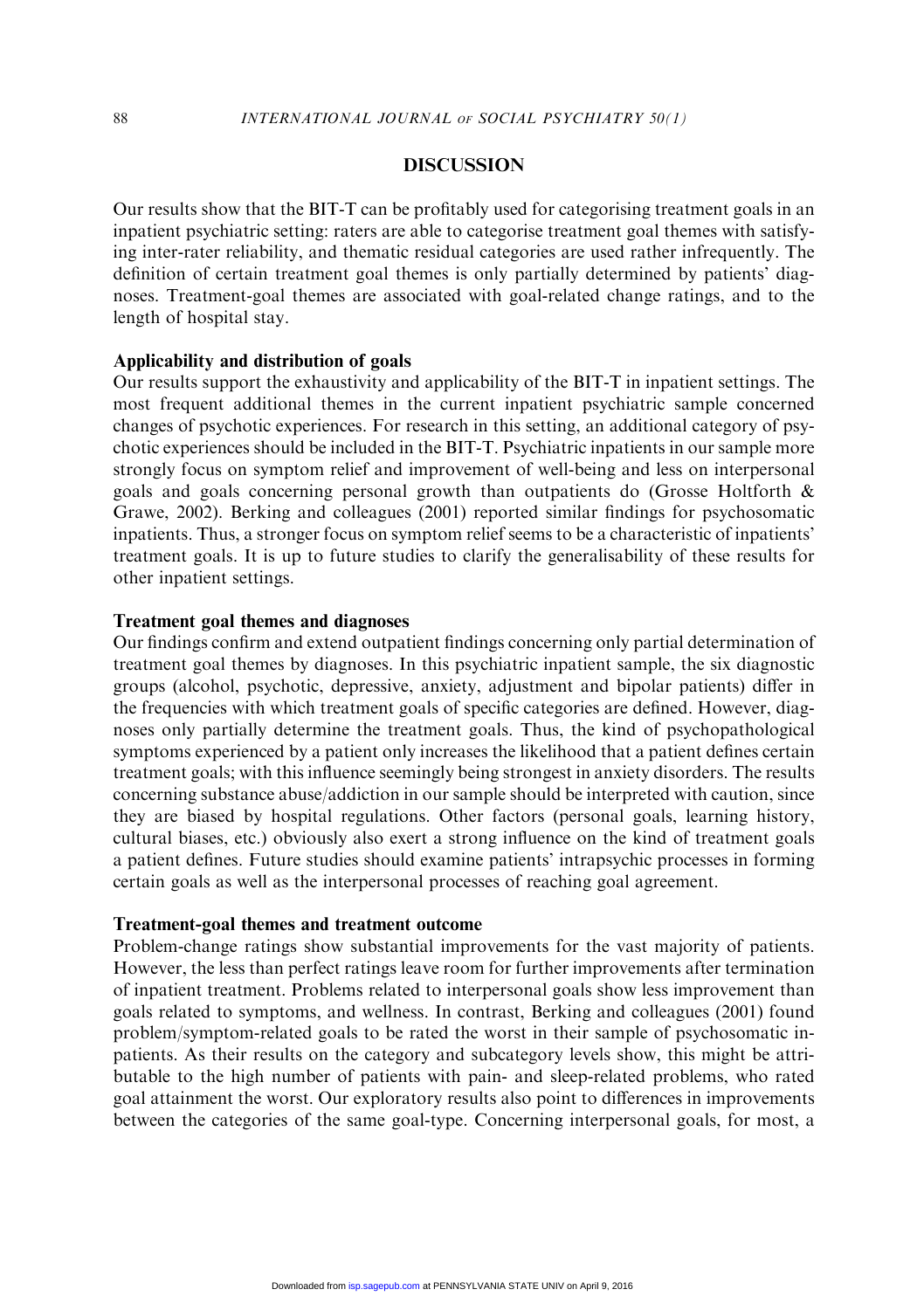hospital stay seems to make only a start. Given these results, former inpatients should also show a heightened prevalence of interpersonal goals when entering outpatient psychotherapy, as found for unselected outpatients (Grosse Holtforth  $\&$  Grawe, 2002). Patients with treatment goals concerning personal growth stayed the longest, but the related problems do not receive the lowest mean change ratings. Future studies should try to replicate the finding of a longer duration of stay for patients with treatment goals concerning personal growth and investigate the reasons for this association. To allow for more detailed analyses and to examine the generality of our results, future studies with psychiatric patients should study problem-change or goal-attainment ratings at the more detailed levels of treatment-goal categories and subcategories, calling for an even higher number of inpatients being studied.

In our sample, the absolute differences in improvements between single BIT-T goal types or categories and the remaining types/categories are rather small. Thus, the kinds of problems for which inpatients define treatment goals predict problem change to a certain, but small, degree. This is not surprising, given the total ignorance of the psycho- and pharmacotherapeutic treatments received. Our results should encourage researchers to integrate information on patients' treatment goals into the outcome measures of clinical studies. Thus, future studies might lead to a more adequate differential prediction of treatment response that goes beyond diagnostic and sociodemographic information.

#### Clinical implications

As Tryon and Winograd (2001) have shown in their review of the literature, goal agreement between patient and therapist is an essential part of the working alliance and is associated with better outcomes in psychotherapy. Although psychiatric inpatients emphasise symptomatic goals more strongly than outpatients do, the full range of treatment goals of the BIT-T was encountered. This result thus suggests that future therapists should receive a broad training beyond solely providing symptomatic relief in order best to meet their patients' concerns. Additionally, the finding of only partial determination of treatment goals by diagnoses indicates against standardised treatments for patients with the same diagnoses. Obviously, patients having the same diagnoses can have very different treatment goals, asking for individualised therapy contracts as well as treatment plans. Also, information on average success ratings for different treatment-goal themes can help therapists to inform their patients better about what they can expect from their treatment. To justify such individual predictions better, more studies are needed examining the relationship between treatment-goal themes and goal-attainment in different settings, by different interventions and in different time ranges.

### Limitations

The current study has several limitations. First, it covers only treatment goals of patients in one hospital. Further studies in different psychiatric hospitals in different countries are needed to be able to generalise the results. Second, goal definition was biased for addiction/substance abuse patients in this particular clinic. Thus, examination of unbiased treatment goals of patients in this diagnostic group is needed. Third, no reliable information was available about the kind of psychotherapeutic treatment patients received. Future studies should examine the interactions of treatment-goal themes and classes of therapeutic interventions. The best way to examine these differential treatment effects on goal attainment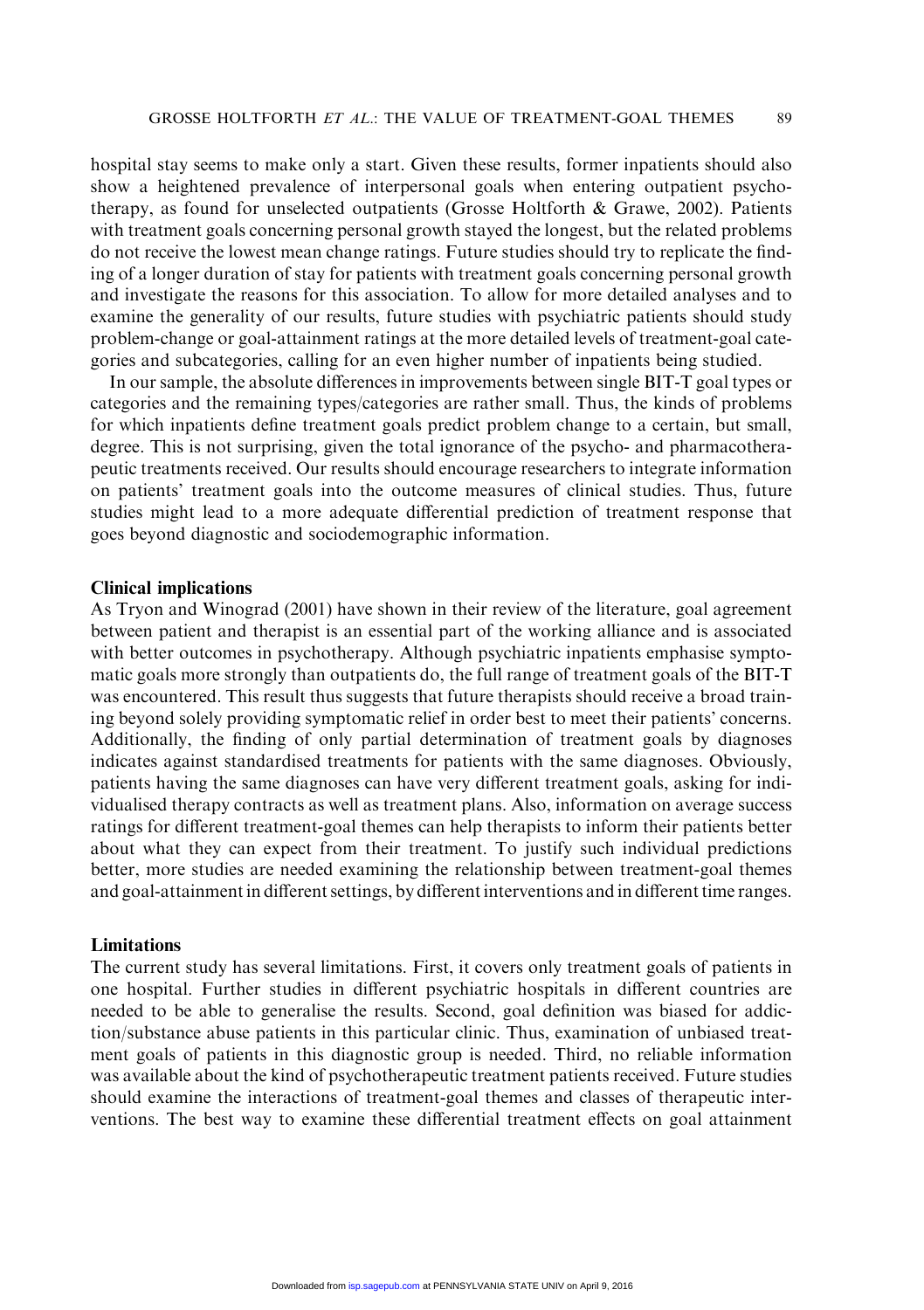would be to use the BIT-T to classify the treatment goals of patients in randomised-controlled trials. If treatment-goal data are available, this can be done retrospectively.

#### Future development of the BIT-T

The BIT-T has been developed further into two directions. First, a standardised checklist of treatment goals (BIT-C) was developed by transforming the subcategories of the BIT-T into questionnaire items. In a first application, the BIT-C provided efficient assessment of the treatment goals of inpatient psychotherapy patients (Grosse Holtforth, 2001). Second, Hasler and colleagues (2002) devised a direct change measure using the BIT-T categories and found different amounts of change for different thematic domains.

#### Final remark

In 1977, Minsel described the topic of treatment goals as a 'dark chapter' in psychotherapy research. With the BIT-T, now researchers as well as practitioners have a practical and empirically founded 'torchlight' at hand to enlighten further the field of treatment goals in various mental-health settings.

### ACKNOWLEDGEMENTS

This research was supported in part by a grant from the Swiss National Science Foundation (No. 11–52657.97). We especially thank Denise Heimberg for valuable contributions in the rating process. We also thank Dr Natasha Rakhit for correcting an earlier version of this paper. The project was approved by the ethics committee (UREK) of the Swiss Academy of Medical Sciences (SAMS, PV109/99).

#### **REFERENCES**

- BERKING, M., JACOBI, C. & MASUHR, O. (2001) Therapieziele in der psychosomatischen rehabilitation. Verhaltenstherapie und Psychosoziale Praxis, 33(2), 259–272.
- DILLING, H., MOMBOUR, W. & SCHMIDT, M.H. (1991) Internationale Klassifikation Psychischer Störungen. ICD-10, Kapitel V (F), klinisch-diagnostische Leitlinien, WHO. Bern: Huber.
- DIMSDALE, J.E., KLERMAN, G. & SHERSHOW, J.C. (1979) Conflict in treatment goals between patients and staff. Social Psychiatry, 14, 1–4.
- DRIESSEN, M., SOMMER, B., RÖSTEL, C. et al. (2001) Therapieziele in der Psychologischen Medizin: Stand der Forschung und Entwicklung eines standardisierten Instruments. Psychotherapie, Psychosomatik, medizinische Psychologie, 51, 239–245.
- FINKE, J., TEUSCH, L. & GASTPAR, M. (1995) Psychotherapie in einer psychiatrischen Klinik: eine empirische Untersuchung über die Erwartungen der Patienten. Psychiatrische Praxis, 22, 112–116.
- GÖLLNER, R. (1983) Kategorien psychotherapeutischer Zielsetzungen. Psychotherapie, Psychosomatik, medizinische Psychologie, 33, 94–100.
- GROSSE HOLTFORTH, M. (2001) Was möchten Patienten in ihrer Therapie erreichen? Die Erfassung von Therapiezielen mit dem Berner Inventar für Therapieziele (BIT). Verhaltenstherapie und Psychosoziale Praxis, 33(2), 241–258.
- GROSSE HOLTFORTH, M. & GRAWE, K. (2002) Bern Inventory of Treatment goals (BIT). Part 1: development and first application of a taxonomy of treatment goal themes (BIT-T). Psychotherapy Research,  $12(1)$ , 79–99.
- HARRIS, G.T., HILTON, N.Z. & RICE, M.E. (1993) Patients admitted to psychiatric hospital: presenting problems and resolution at discharge. Canadian Journal of Behavioural Science, 25(2), 267–285.